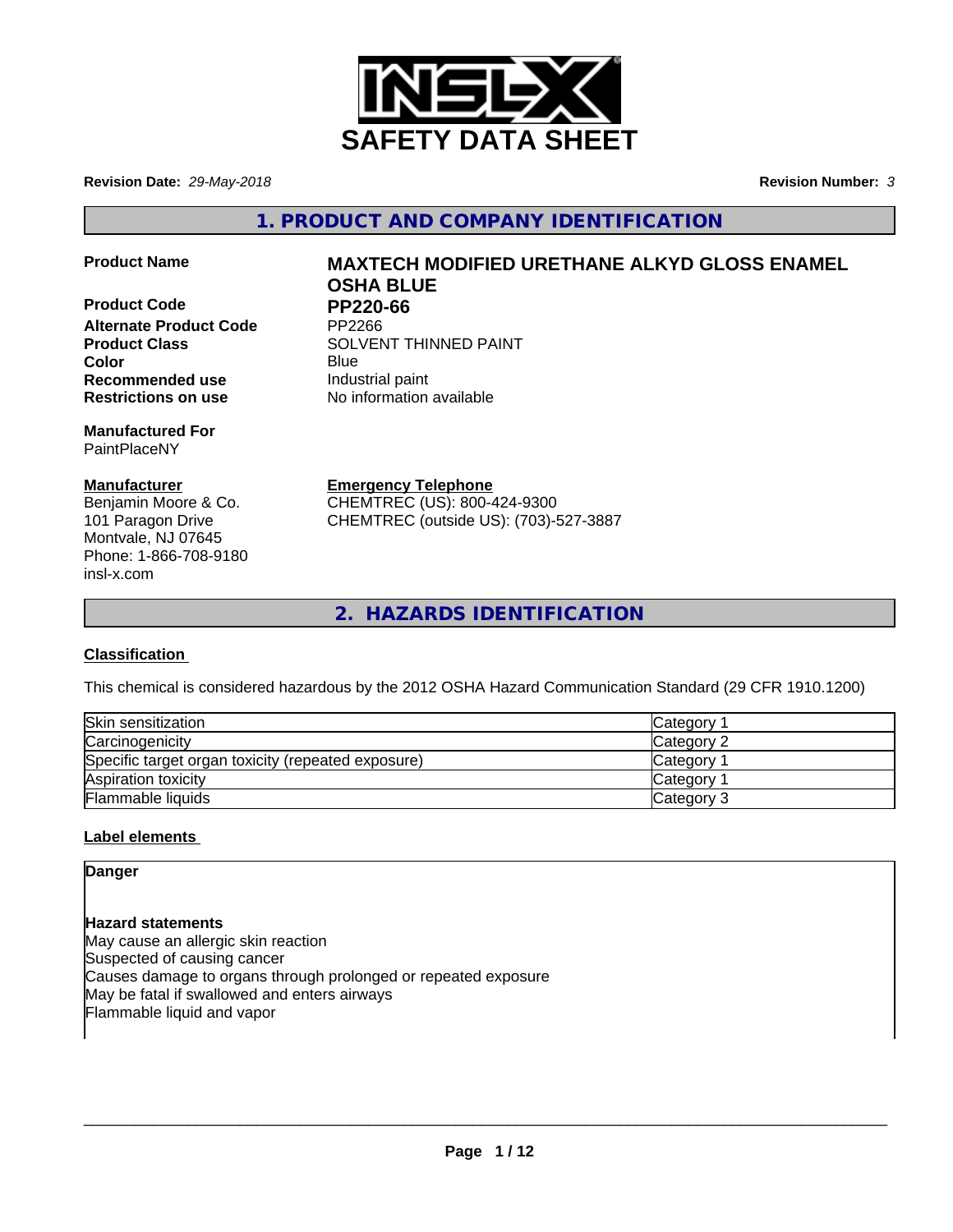### \_\_\_\_\_\_\_\_\_\_\_\_\_\_\_\_\_\_\_\_\_\_\_\_\_\_\_\_\_\_\_\_\_\_\_\_\_\_\_\_\_\_\_\_\_\_\_\_\_\_\_\_\_\_\_\_\_\_\_\_\_\_\_\_\_\_\_\_\_\_\_\_\_\_\_\_\_\_\_\_\_\_\_\_\_\_\_\_\_\_\_\_\_ PP220-66 - **MAXTECH MODIFIED URETHANE ALKYD GLOSS ENAMEL OSHA BLUE**



**Appearance** liquid

**Odor** solvent

### **Precautionary Statements - Prevention**

Obtain special instructions before use Do not handle until all safety precautions have been read and understood Use personal protective equipment as required Contaminated work clothing should not be allowed out of the workplace Wear protective gloves Do not breathe dust/fume/gas/mist/vapors/spray Wash face, hands and any exposed skin thoroughly after handling Do not eat, drink or smoke when using this product Keep away from heat, hot surfaces, sparks, open flames and other ignition sources. No smoking Keep container tightly closed Ground/bond container and receiving equipment Use explosion-proof electrical/ventilating/lighting/equipment Use only non-sparking tools Take precautionary measures against static discharge

### **Precautionary Statements - Response**

IF exposed or concerned: Get medical advice/attention **Skin** If skin irritation or rash occurs: Get medical advice/attention Wash contaminated clothing before reuse IF ON SKIN (or hair): Remove/Take off immediately all contaminated clothing. Rinse skin with water/shower **Ingestion** IF SWALLOWED: Immediately call a POISON CENTER or doctor/physician Do NOT induce vomiting **Fire** In case of fire: Use CO2, dry chemical, or foam for extinction

### **Precautionary Statements - Storage**

Store locked up Store in a well-ventilated place. Keep cool

### **Precautionary Statements - Disposal**

Dispose of contents/container to an approved waste disposal plant

### **Hazards not otherwise classified (HNOC)**

Rags, steel wool or waste soaked with this product may spontaneously catch fire if improperly discarded

### **Other information**

No information available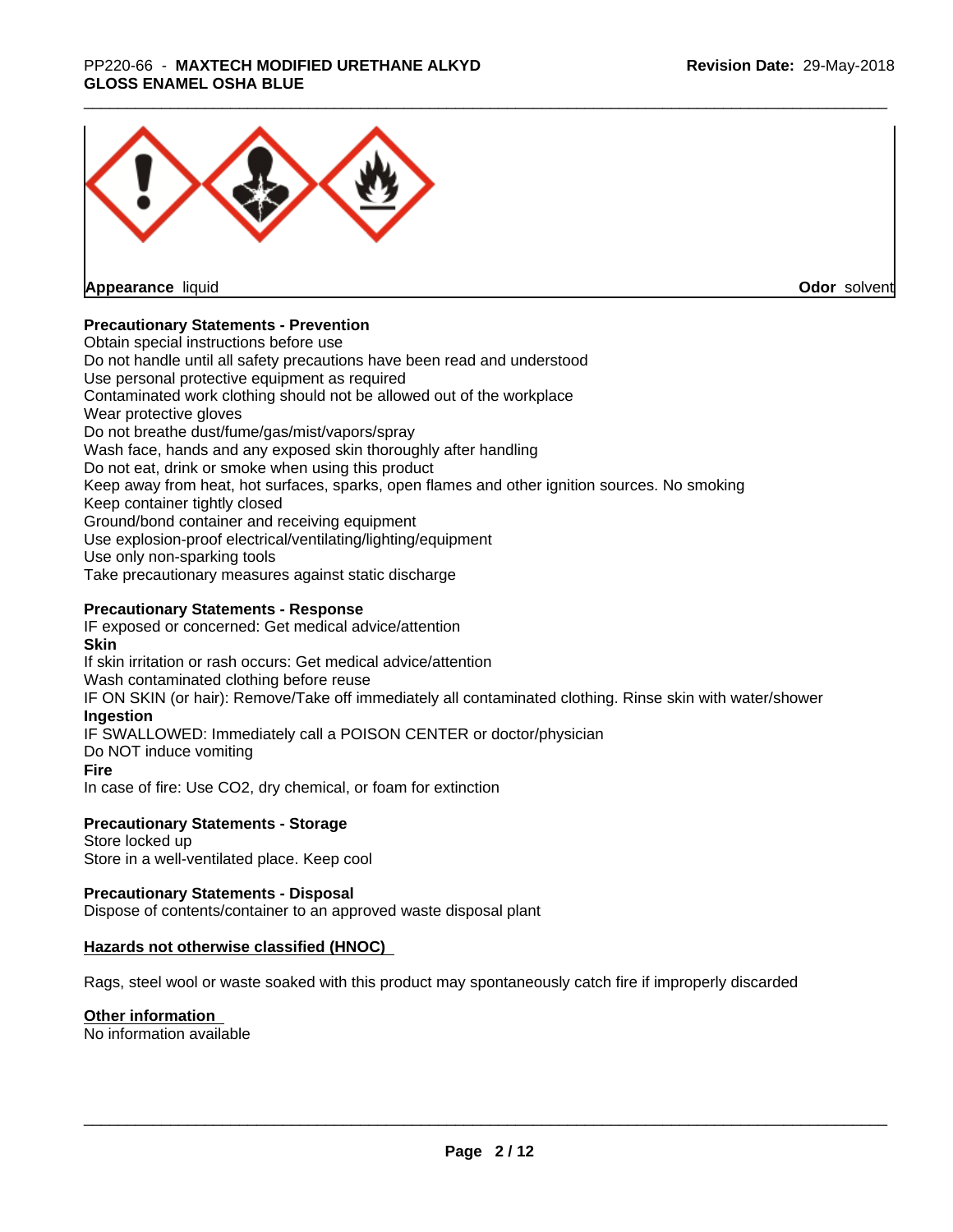# **3. COMPOSITION/INFORMATION ON INGREDIENTS**

| <b>Chemical name</b>                         | <b>CAS No.</b> | Weight-% |
|----------------------------------------------|----------------|----------|
| Stoddard solvent                             | 8052-41-3      | 25       |
| Kaolin                                       | 1332-58-7      | 10       |
| Limestone                                    | 1317-65-3      | 10       |
| Titanium dioxide                             | 13463-67-7     |          |
| Solvent naphtha, petroleum, light aromatic   | 64742-95-6     |          |
| Hydrotreated heavy naphtha, petroleum        | 64742-48-9     |          |
| Solvent naphtha, petroleum, medium aliphatic | 64742-88-7     |          |
| Methyl ethyl ketoxime                        | 96-29-7        | 0.5      |
| Cobalt bis(2-ethylhexanoate)                 | 136-52-7       | 0.5      |
| Ethyl benzene                                | $100 - 41 - 4$ | 0.5      |

# **4. FIRST AID MEASURES**

| <b>General Advice</b>                            | If symptoms persist, call a physician. Show this safety data sheet to the doctor in<br>attendance.                                                                                                                                  |
|--------------------------------------------------|-------------------------------------------------------------------------------------------------------------------------------------------------------------------------------------------------------------------------------------|
| <b>Eye Contact</b>                               | Immediately flush with plenty of water. After initial flushing, remove any contact<br>lenses and continue flushing for at least 15 minutes. Keep eye wide open while<br>rinsing. If symptoms persist, call a physician.             |
| <b>Skin Contact</b>                              | Wash off immediately with soap and plenty of water while removing all<br>contaminated clothes and shoes. If skin irritation persists, call a physician. Wash<br>clothing before reuse. Destroy contaminated articles such as shoes. |
| <b>Inhalation</b>                                | Move to fresh air. If symptoms persist, call a physician.<br>If not breathing, give artificial respiration. Call a physician immediately.                                                                                           |
| Ingestion                                        | Clean mouth with water and afterwards drink plenty of water. Do not induce<br>vomiting without medical advice. Never give anything by mouth to an unconscious<br>person. Consult a physician.                                       |
| <b>Protection Of First-Aiders</b>                | Use personal protective equipment.                                                                                                                                                                                                  |
| <b>Most Important</b><br><b>Symptoms/Effects</b> | May cause allergic skin reaction.                                                                                                                                                                                                   |
| <b>Notes To Physician</b>                        | Treat symptomatically.                                                                                                                                                                                                              |

**5. FIRE-FIGHTING MEASURES**

| <b>Suitable Extinguishing Media</b>                                    | Foam, dry powder or water. Use extinguishing measures<br>that are appropriate to local circumstances and the<br>surrounding environment.     |
|------------------------------------------------------------------------|----------------------------------------------------------------------------------------------------------------------------------------------|
| <b>Protective Equipment And Precautions For</b><br><b>Firefighters</b> | As in any fire, wear self-contained breathing apparatus<br>pressure-demand, MSHA/NIOSH (approved or equivalent)<br>and full protective gear. |
| <b>Specific Hazards Arising From The Chemical</b>                      | Combustible material. Closed containers may rupture if                                                                                       |
|                                                                        |                                                                                                                                              |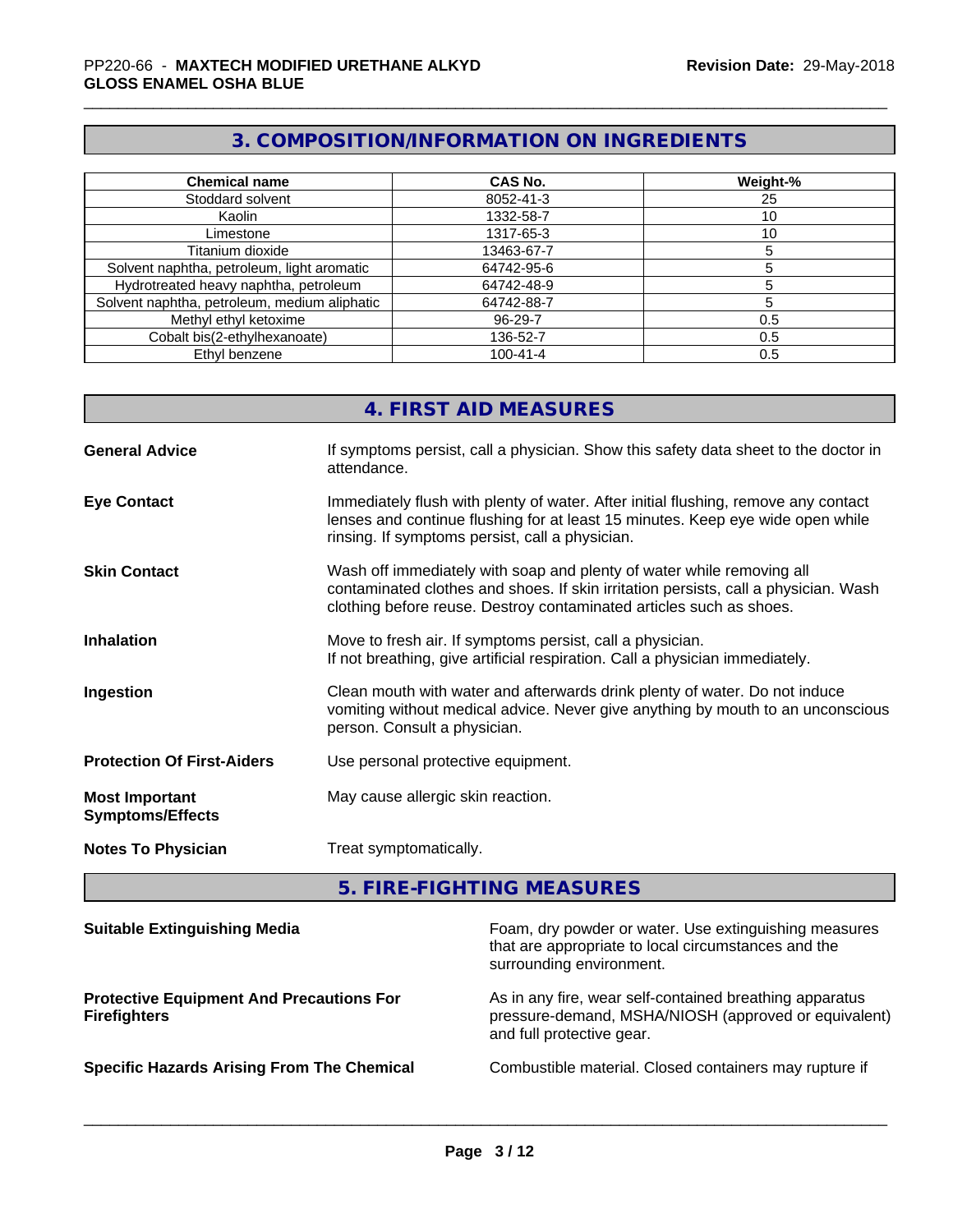|                                                                                  | exposed to fire or extreme heat. Keep product and empty<br>container away from heat and sources of ignition. Thermal<br>decomposition can lead to release of irritating gases and<br>vapors. |
|----------------------------------------------------------------------------------|----------------------------------------------------------------------------------------------------------------------------------------------------------------------------------------------|
| <b>Sensitivity To Mechanical Impact</b>                                          | No.                                                                                                                                                                                          |
| <b>Sensitivity To Static Discharge</b>                                           | Yes                                                                                                                                                                                          |
| <b>Flash Point Data</b><br>Flash Point (°F)<br>Flash Point (°C)<br><b>Method</b> | 104<br>40<br><b>PMCC</b>                                                                                                                                                                     |
| <b>Flammability Limits In Air</b>                                                |                                                                                                                                                                                              |
| Lower flammability limit:<br><b>Upper flammability limit:</b>                    | Not available<br>Not available                                                                                                                                                               |
| Health: 1<br><b>NFPA</b><br><b>Flammability: 2</b>                               | <b>Instability: 0</b><br><b>Special: Not Applicable</b>                                                                                                                                      |
| <b>NFPA Legend</b>                                                               |                                                                                                                                                                                              |

#### 0 - Not Hazardous

- 1 Slightly
- 2 Moderate
- 3 High
- 4 Severe

*The ratings assigned are only suggested ratings, the contractor/employer has ultimate responsibilities for NFPA ratings where this system is used.*

*Additional information regarding the NFPA rating system is available from the National Fire Protection Agency (NFPA) at www.nfpa.org.*

# **6. ACCIDENTAL RELEASE MEASURES**

| Use personal protective equipment. Remove all sources of ignition.                                                                                                                                                                                                                                         |
|------------------------------------------------------------------------------------------------------------------------------------------------------------------------------------------------------------------------------------------------------------------------------------------------------------|
| Prevent further leakage or spillage if safe to do so. Do not allow material to<br>contaminate ground water system. Prevent product from entering drains. Do not<br>flush into surface water or sanitary sewer system. Local authorities should be<br>advised if significant spillages cannot be contained. |
| See Section 12 for additional Ecological Information.                                                                                                                                                                                                                                                      |
| Dam up. Soak up with inert absorbent material. Pick up and transfer to properly<br>labeled containers. Clean contaminated surface thoroughly.                                                                                                                                                              |
|                                                                                                                                                                                                                                                                                                            |

### **7. HANDLING AND STORAGE**

**Handling** Use only in area provided with appropriate exhaust ventilation. Do not breathe vapors or spray mist. Wear personal protective equipment. Take precautionary measures against static discharges. To avoid ignition of vapors by static electricity discharge, all metal parts of the equipment must be grounded. Keep away from open flames, hot surfaces and sources of ignition.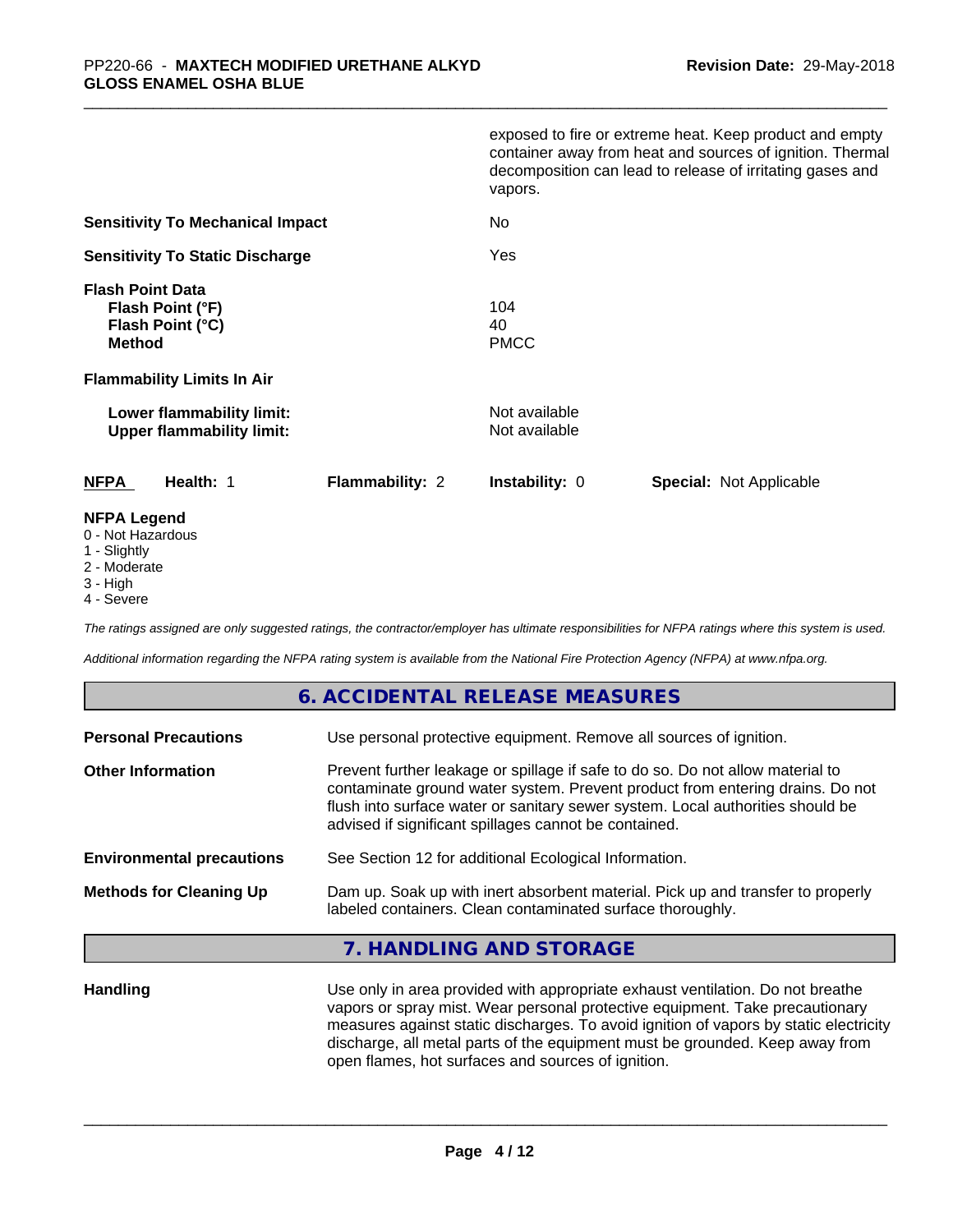| <b>Storage</b>                | Keep containers tightly closed in a dry, cool and well-ventilated place. Keep away<br>from heat. Keep away from open flames, hot surfaces and sources of ignition.<br>Keep in properly labeled containers. Keep out of the reach of children. |  |
|-------------------------------|-----------------------------------------------------------------------------------------------------------------------------------------------------------------------------------------------------------------------------------------------|--|
|                               | <b>DANGER</b> - Rags, steel wool or waste soaked with this product may<br>spontaneously catch fire if improperly discarded. Immediately after use, place<br>rags, steel wool or waste in a sealed water-filled metal container.               |  |
| <b>Incompatible Materials</b> | Incompatible with strong acids and bases and strong oxidizing agents.                                                                                                                                                                         |  |

# **8. EXPOSURE CONTROLS / PERSONAL PROTECTION**

### **Exposure Limits**

| <b>Chemical name</b> | <b>ACGIH TLV</b>           | <b>OSHA PEL</b>                               |
|----------------------|----------------------------|-----------------------------------------------|
| Stoddard solvent     | 100 ppm $-$ TWA            | 500 ppm - TWA<br>2900 mg/m <sup>3</sup> - TWA |
| Kaolin               | 2 mg/m <sup>3</sup> - TWA  | 15 mg/m $3$ - TWA<br>$5 \text{ mg/m}^3$ - TWA |
| Limestone            | N/E                        | 15 mg/m $3$ - TWA<br>$5 \text{ mg/m}^3$ - TWA |
| Titanium dioxide     | 10 mg/m <sup>3</sup> - TWA | $15 \text{ mg/m}^3$ - TWA                     |
| Ethyl benzene        | 20 ppm - TWA               | 100 ppm - TWA<br>435 mg/m <sup>3</sup> - TWA  |

#### **Legend**

ACGIH - American Conference of Governmental Industrial Hygienists Exposure Limits OSHA - Occupational Safety & Health Administration Exposure Limits N/E - Not Established

**Engineering Measures** Ensure adequate ventilation, especially in confined areas.

### **Personal Protective Equipment**

| <b>Eye/Face Protection</b><br><b>Skin Protection</b> | Safety glasses with side-shields.<br>Long sleeved clothing. Protective gloves.<br>In operations where exposure limits are exceeded, use a NIOSH approved                                                                                           |
|------------------------------------------------------|----------------------------------------------------------------------------------------------------------------------------------------------------------------------------------------------------------------------------------------------------|
| <b>Respiratory Protection</b>                        | respirator that has been selected by a technically qualified person for the specific<br>work conditions. When spraying the product or applying in confined areas, wear a<br>NIOSH approved respirator specified for paint spray or organic vapors. |
| <b>Hygiene Measures</b>                              | Avoid contact with skin, eyes and clothing. Remove and wash contaminated<br>clothing before re-use. Wash thoroughly after handling. When using do not eat,<br>drink or smoke.                                                                      |

# **9. PHYSICAL AND CHEMICAL PROPERTIES**

**Appearance** liquid **Density (lbs/gal) Specific Gravity** 1.05 - 1.07

**Odor** solvent **Odor Threshold**<br> **Density (Ibs/gal)**<br> **Density (Ibs/gal)**<br>
2.80 - 8.90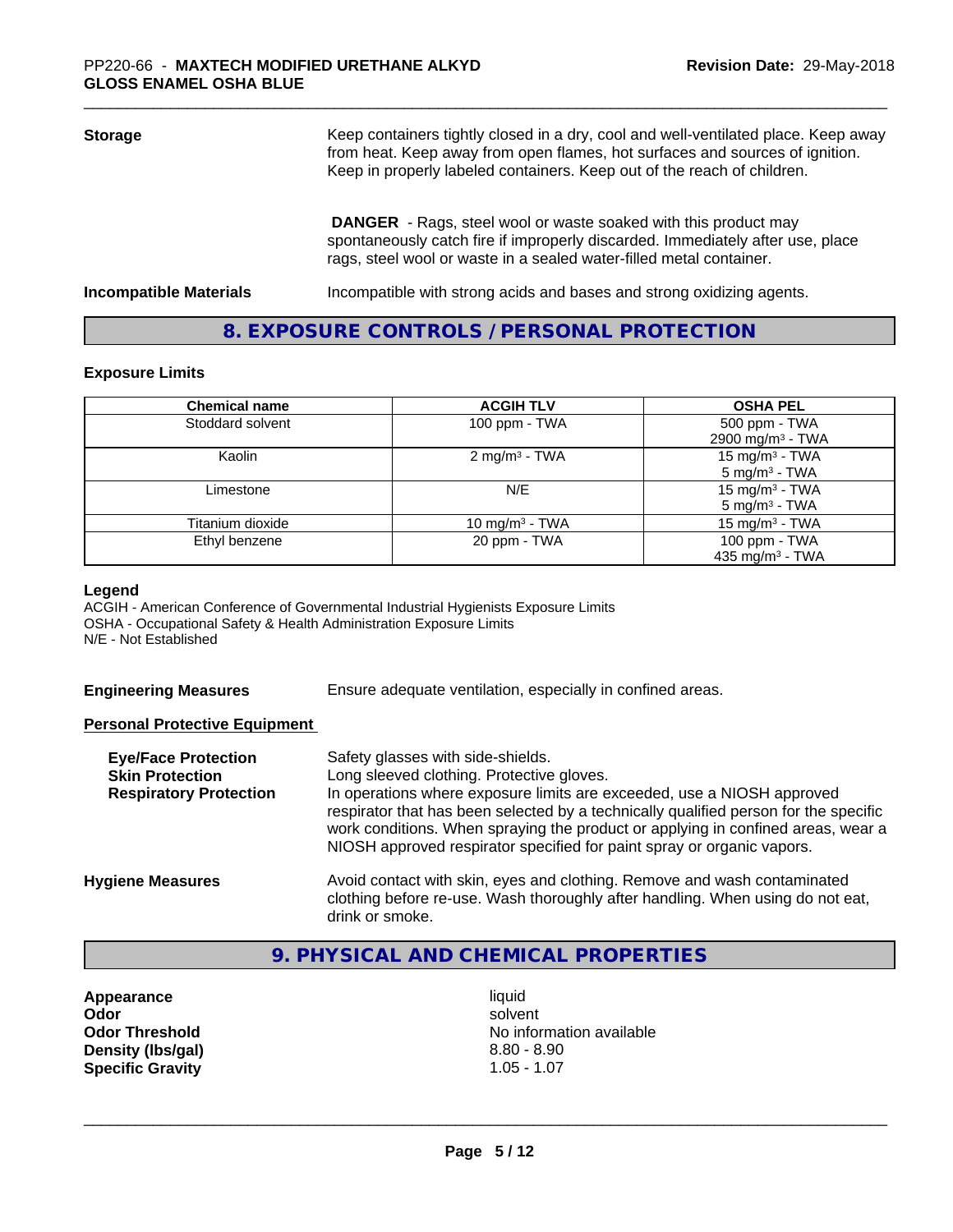**Viscosity (cps)** <br> **Viscosity (cps)** No information available<br>
No information available<br>
No information available **Water solubility**<br> **Evaporation Rate**<br> **Evaporation Rate**<br> **Evaporation Rate Vapor** pressure @20 °C (kPa) **Vapor density No information available Wt. % Solids** 65 - 75 **Vol. % Solids Wt. % Volatiles** 25 - 35 **Vol. % Volatiles** 40 - 50 **VOC Regulatory Limit (g/L)** <340 **Boiling Point (°F)** 279 **Boiling Point (°C)**<br>Freezing Point (°F) **Freezing Point (°C)**<br> **Flash Point (°F)**<br> **Flash Point (°F)**<br> **Point (°F)**<br> **Point (°F)**<br> **Point (°F)**<br> **Point (°F) Flash Point (°F) Flash Point (°C)** 40 **Method** PMCC **Flammability (solid, gas)** Not applicable **Upper flammability limit:** No information available **Lower flammability limit:** No information available **Autoignition Temperature (°F)** No information available **Autoignition Temperature (°C)** No information available **Decomposition Temperature (°F)**<br> **Decomposition Temperature (°C)** No information available<br>
No information available **Decomposition Temperature (°C)**<br>Partition coefficient

**pH**<br>
Viscosity (cps) The Contract of the Contract of No information available<br>
No information available **Solubility(ies)** No information available No information available<br>No information available **No information available No information available** 

# **10. STABILITY AND REACTIVITY**

| <b>Reactivity</b><br>Not Applicable                                                                                     |
|-------------------------------------------------------------------------------------------------------------------------|
| Stable under normal conditions. Hazardous polymerisation<br><b>Chemical Stability</b><br>does not occur.                |
| Keep away from open flames, hot surfaces, static<br><b>Conditions to avoid</b><br>electricity and sources of ignition.  |
| Incompatible with strong acids and bases and strong<br><b>Incompatible Materials</b><br>oxidizing agents.               |
| Thermal decomposition can lead to release of irritating<br><b>Hazardous Decomposition Products</b><br>gases and vapors. |
| None under normal conditions of use.<br>Possibility of hazardous reactions                                              |

# **11. TOXICOLOGICAL INFORMATION**

**Product Information**

**Information on likely routes of exposure**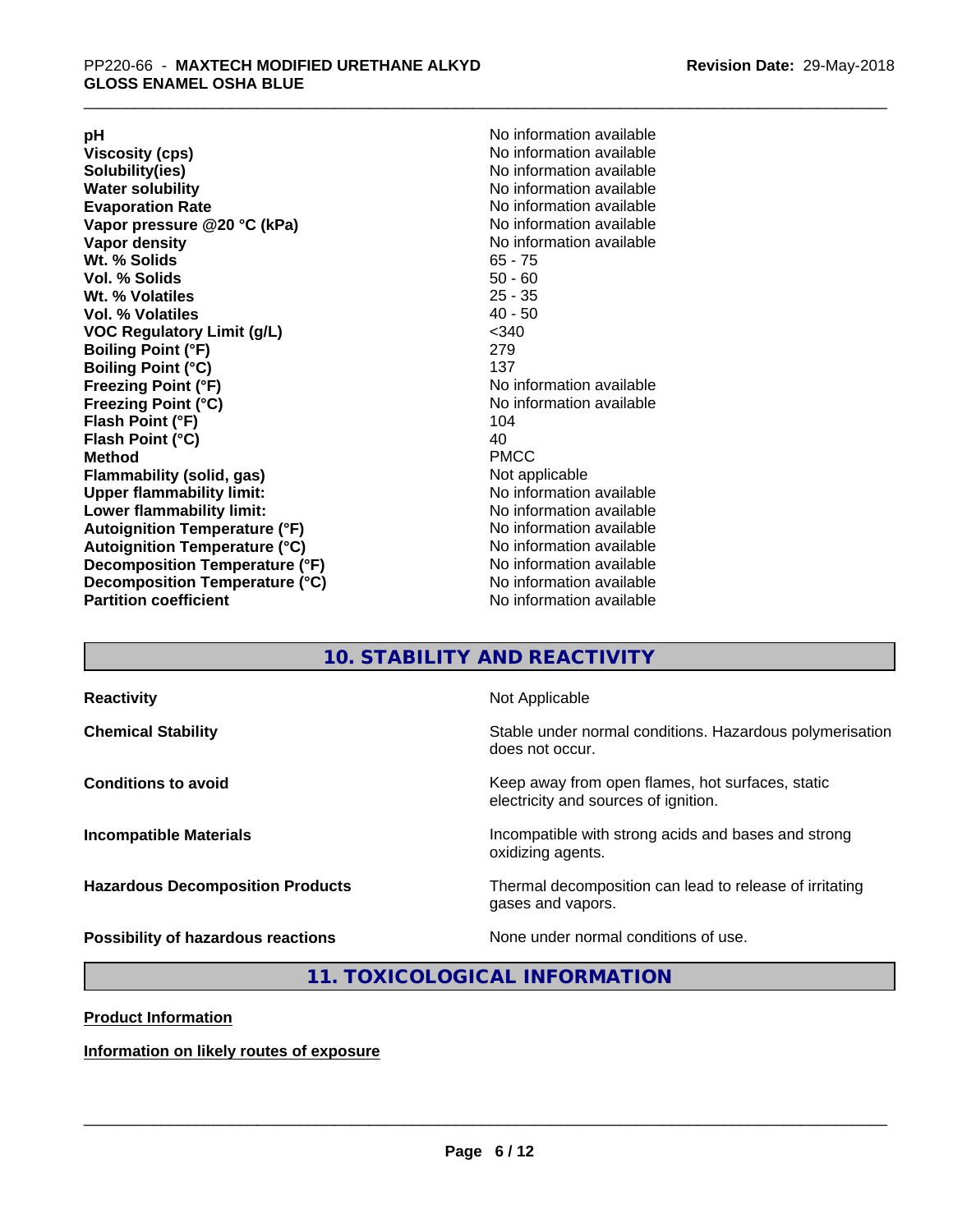| <b>Principal Routes of Exposure</b>                    | Eye contact, skin contact and inhalation.                                                                                                                                                                                            |
|--------------------------------------------------------|--------------------------------------------------------------------------------------------------------------------------------------------------------------------------------------------------------------------------------------|
| <b>Acute Toxicity</b>                                  |                                                                                                                                                                                                                                      |
| <b>Product Information</b>                             | Repeated or prolonged exposure to organic solvents may lead to permanent brain<br>and nervous system damage. Intentional misuse by deliberately concentrating and<br>inhaling vapors may be harmful or fatal.                        |
|                                                        | Symptoms related to the physical, chemical and toxicological characteristics                                                                                                                                                         |
| <b>Symptoms</b>                                        | No information available.                                                                                                                                                                                                            |
|                                                        | Delayed and immediate effects as well as chronic effects from short and long-term exposure                                                                                                                                           |
| Eye contact<br><b>Skin contact</b>                     | Contact with eyes may cause irritation.<br>May cause skin irritation and/or dermatitis. Prolonged skin contact may defat the<br>skin and produce dermatitis.                                                                         |
| Ingestion                                              | Ingestion may cause irritation to mucous membranes. Small amounts of this<br>product aspirated into the respiratory system during ingestion or vomiting may<br>cause mild to severe pulmonary injury, possibly progressing to death. |
| <b>Inhalation</b>                                      | High vapor / aerosol concentrations are irritating to the eyes, nose, throat and<br>lungs and may cause headaches, dizziness, drowsiness, unconsciousness, and<br>other central nervous system effects.                              |
| <b>Sensitization</b>                                   | May cause an allergic skin reaction.                                                                                                                                                                                                 |
| <b>Neurological Effects</b>                            | No information available.                                                                                                                                                                                                            |
| <b>Mutagenic Effects</b>                               | No information available.                                                                                                                                                                                                            |
| <b>Reproductive Effects</b>                            | No information available.                                                                                                                                                                                                            |
| <b>Developmental Effects</b>                           | No information available.                                                                                                                                                                                                            |
| <b>Target organ effects</b>                            | No information available.                                                                                                                                                                                                            |
| <b>STOT - repeated exposure</b>                        | Causes damage to organs through prolonged or repeated exposure if inhaled.                                                                                                                                                           |
| <b>STOT - single exposure</b><br>Other adverse effects | No information available.<br>No information available.                                                                                                                                                                               |
| <b>Aspiration Hazard</b>                               | May be harmful if swallowed and enters airways. Small amounts of this product                                                                                                                                                        |
|                                                        | aspirated into the respiratory system during ingestion or vomiting may cause mild<br>to severe pulmonary injury, possibly progressing to death.                                                                                      |

### **Numerical measures of toxicity**

### **The following values are calculated based on chapter 3.1 of the GHS document**

| <b>ATEmix (oral)</b>   | 92706 mg/kg |
|------------------------|-------------|
| <b>ATEmix (dermal)</b> | 61739 mg/kg |

### **Component Information**

### **Acute Toxicity**

Stoddard solvent LD50 Oral: > 5,000 mg/kg (Rat) LD50 Dermal: > 3160 mg/kg (Rabbit) LC50 Inhalation (Vapor): > 6.1 mg/L (Rat) Kaolin LD50 Oral: > 5000 mg/kg (Rat) Titanium dioxide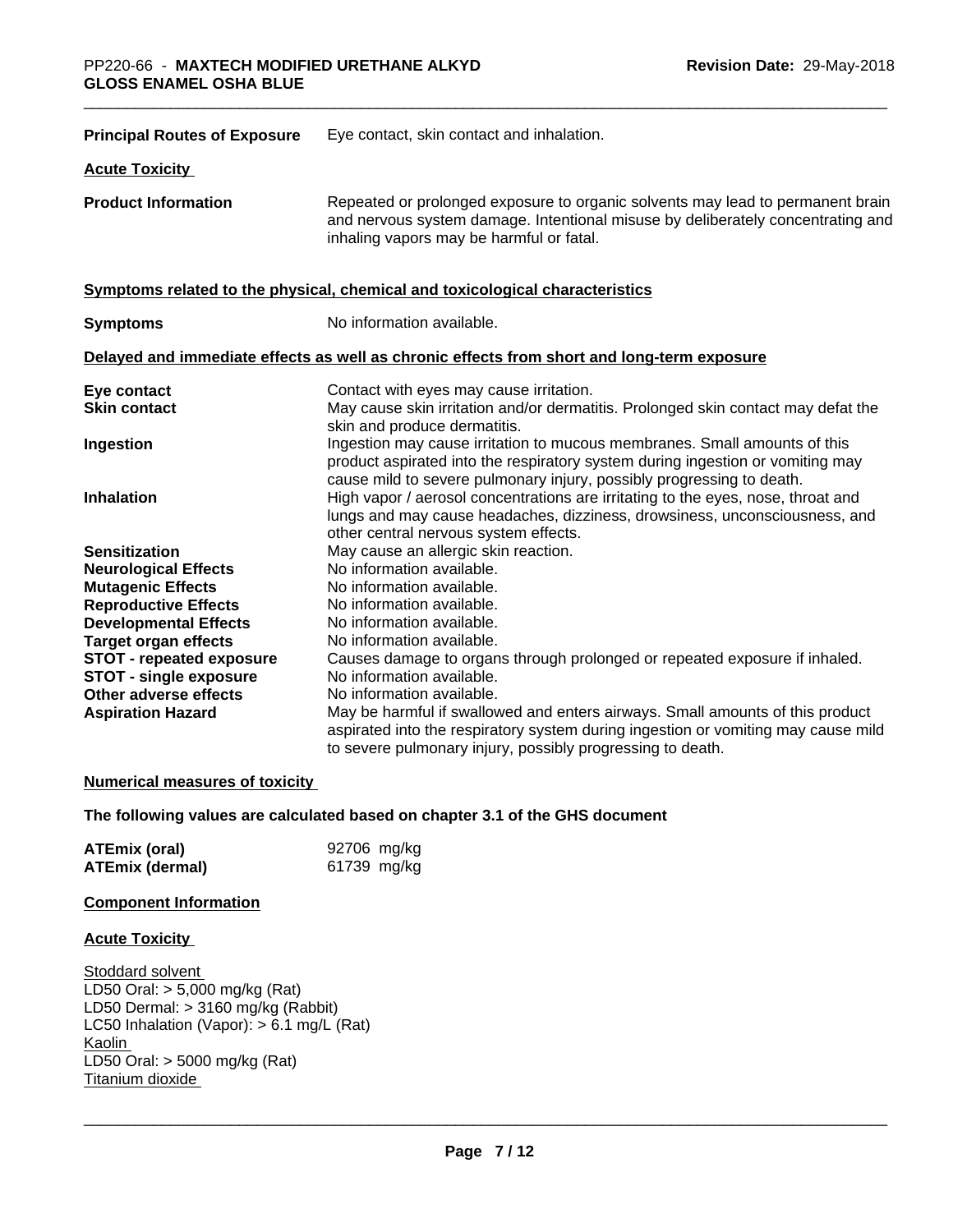LD50 Oral: > 10000 mg/kg (Rat) Solvent naphtha, petroleum, light aromatic LD50 Oral: 8400 mg/kg (Rat) Hydrotreated heavy naphtha, petroleum LD50 Oral: > 5,000 mg/kg (Rat) vendor data LD50 Dermal: > 3,160 mg/kg (Rabbit) Solvent naphtha, petroleum, medium aliphatic LD50 Oral: > 6240 mg/kg (Rat) LD50 Dermal: > 3120 mg/kg (Rabbit) LC50 Inhalation (Vapor): 1400 ppm (Rat, 4 hr.) Methyl ethyl ketoxime LD50 Oral: 930 mg/kg (Rat) LD50 Dermal: 200 µL/kg (Rabbit) LC50 Inhalation (Vapor): > 4.8 mg/L (Rat) Ethyl benzene LD50 Oral: mg/kg (Rat) LD50 Dermal: > mg/kg (Rabbit) LC50 Inhalation (Vapor): mg/m<sup>3</sup> (Rat, 2 hr.)

# **Carcinogenicity**

*The information below indicateswhether each agency has listed any ingredient as a carcinogen:.*

| <b>Chemical name</b>         | <b>IARC</b>         | <b>NTP</b> | <b>OSHA</b> |  |
|------------------------------|---------------------|------------|-------------|--|
|                              | 2B - Possible Human |            | Listed      |  |
| Titanium dioxide             | Carcinogen          |            |             |  |
|                              | 2B - Possible Human |            | Listed      |  |
| Cobalt bis(2-ethylhexanoate) | Carcinogen          |            |             |  |
|                              | 2B - Possible Human |            | Listed      |  |
| Ethyl benzene                | Carcinogen          |            |             |  |

• Although IARC has classified titanium dioxide as possibly carcinogenic to humans (2B), their summary concludes: "No significant exposure to titanium dioxide is thought to occur during the use of products in which titanium dioxide is bound to other materials, such as paint."

• Cobalt and cobalt compounds are listed as possible human carcinogens by IARC (2B). However, there is inadequate evidence of the carcinogenicity of cobalt and cobalt compounds in humans.

### **Legend**

IARC - International Agency for Research on Cancer NTP - National Toxicity Program OSHA - Occupational Safety & Health Administration

# **12. ECOLOGICAL INFORMATION**

# **Ecotoxicity Effects**

The environmental impact of this product has not been fully investigated.

### **Product Information**

### **Acute Toxicity to Fish**

No information available

# **Acute Toxicity to Aquatic Invertebrates**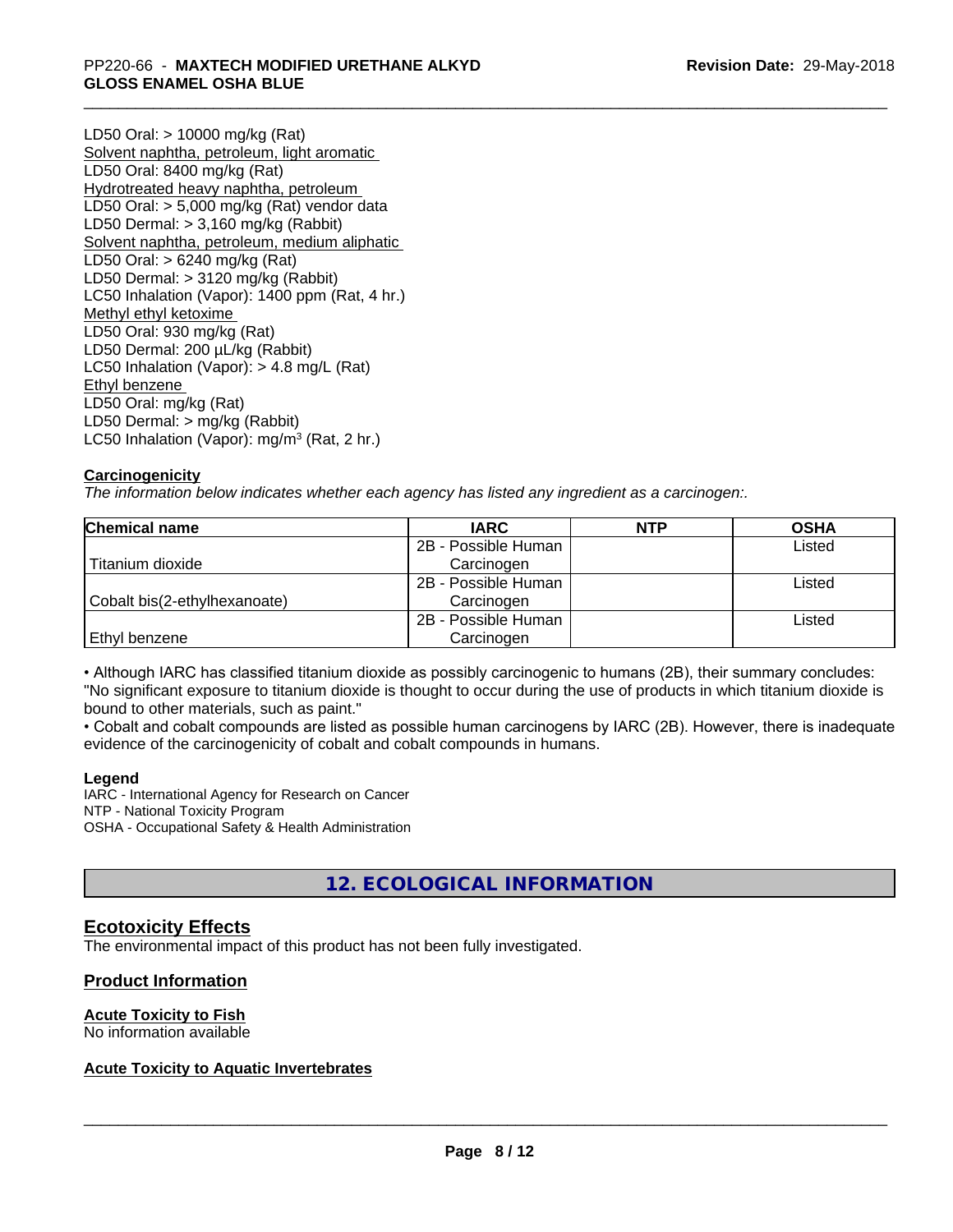No information available

### **Acute Toxicity to Aquatic Plants**

No information available

### **Persistence / Degradability**

No information available.

### **Bioaccumulation**

No information available.

### **Mobility in Environmental Media**

No information available.

### **Ozone**

No information available

### **Component Information**

### **Acute Toxicity to Fish**

Titanium dioxide  $LC50:$  > 1000 mg/L (Fathead Minnow - 96 hr.) Methyl ethyl ketoxime LC50: 48 mg/L (Bluegill sunfish - 96 hr.) Ethyl benzene LC50: 12.1 mg/L (Fathead Minnow - 96 hr.)

### **Acute Toxicity to Aquatic Invertebrates**

Methyl ethyl ketoxime EC50: 750 mg/L (Daphnia magna - 48 hr.) Ethyl benzene EC50: 1.8 mg/L (Daphnia magna - 48 hr.)

### **Acute Toxicity to Aquatic Plants**

Ethyl benzene EC50: 4.6 mg/L (Green algae (Scenedesmus subspicatus), 72 hrs.)

|                                | 13. DISPOSAL CONSIDERATIONS                                                                                                                                                                                               |
|--------------------------------|---------------------------------------------------------------------------------------------------------------------------------------------------------------------------------------------------------------------------|
| <b>Waste Disposal Method</b>   | Dispose of in accordance with federal, state, and local regulations. Local<br>requirements may vary, consult your sanitation department or state-designated<br>environmental protection agency for more disposal options. |
| <b>Empty Container Warning</b> | Emptied containers may retain product residue. Follow label warnings even after<br>container is emptied. Residual vapors may explode on ignition.                                                                         |
|                                | <b>14. TRANSPORT INFORMATION</b>                                                                                                                                                                                          |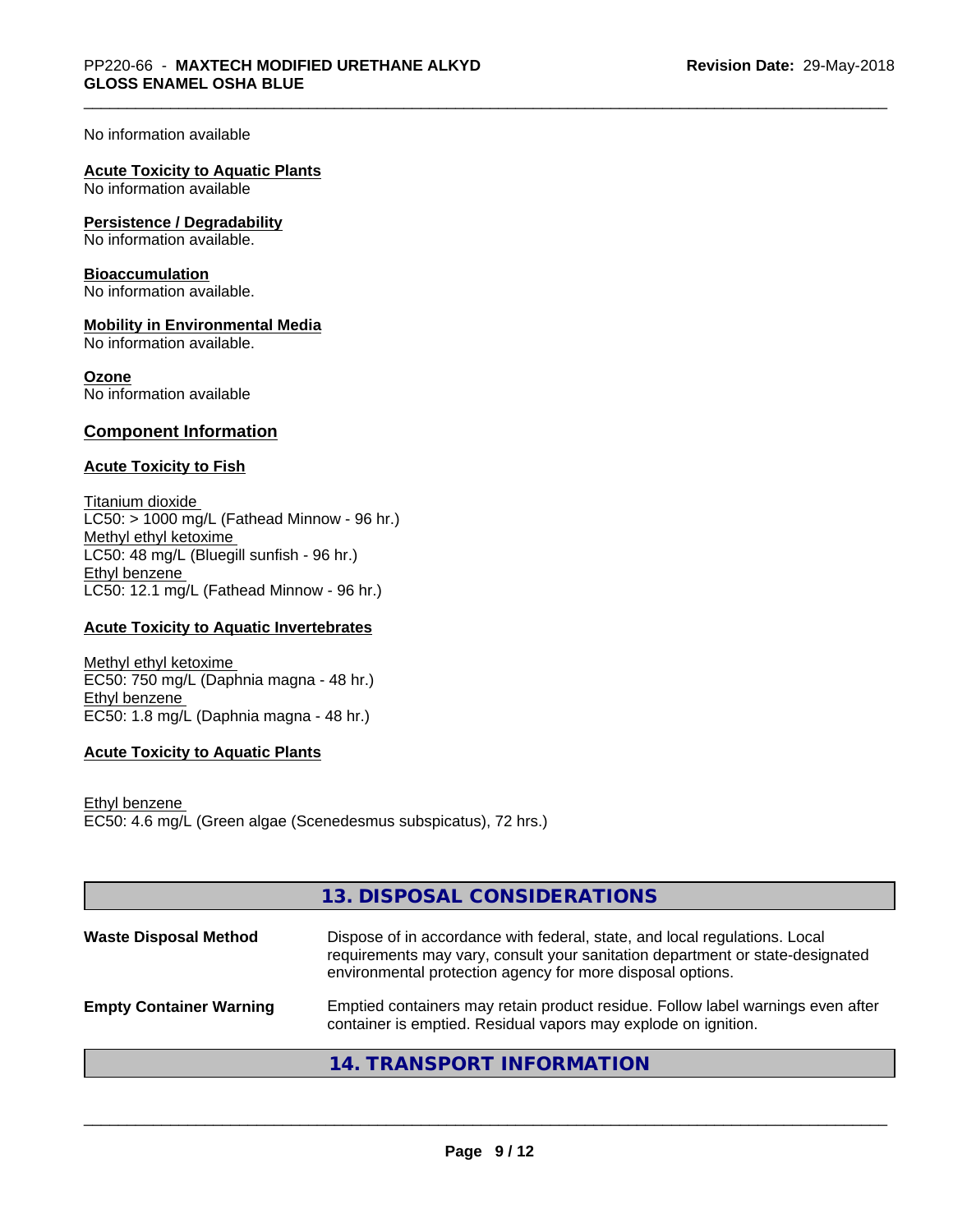| DOT                         |                                                                                                                                                    |
|-----------------------------|----------------------------------------------------------------------------------------------------------------------------------------------------|
| <b>Proper Shipping Name</b> | <b>PAINT</b>                                                                                                                                       |
| <b>Hazard class</b>         |                                                                                                                                                    |
| UN-No.                      | UN1263                                                                                                                                             |
| <b>Packing Group</b>        | Ш                                                                                                                                                  |
| <b>Description</b>          | UN1263, PAINT, 3, III, Marine Pollutant (Stoddard solvent, Hydrotreated heavy<br>naphtha, petroleum, Solvent naphtha, petroleum, medium aliphatic) |
|                             |                                                                                                                                                    |

In the US this material may be reclassified as a Combustible Liquid and is not regulated in containers of less than 119 gallons (450 liters) via surface transportation (refer to 49CFR173.120(b)(2) for further information).

| <b>ICAO/IATA</b> | Contact the preparer for further information. |  |
|------------------|-----------------------------------------------|--|
| IMDG / IMO       | Contact the preparer for further information. |  |
|                  | 15. REGULATORY INFORMATION                    |  |

# **International Inventories**

| <b>TSCA: United States</b> | Yes - All components are listed or exempt. |
|----------------------------|--------------------------------------------|
| <b>DSL: Canada</b>         | Yes - All components are listed or exempt. |

# **Federal Regulations**

#### **SARA 311/312 hazardous categorization**

| Acute health hazard               | Yes |  |
|-----------------------------------|-----|--|
| Chronic Health Hazard             | Yes |  |
| Fire hazard                       | Yes |  |
| Sudden release of pressure hazard | Nο  |  |
| Reactive Hazard                   | Nο  |  |

### **SARA 313**

Section 313 of Title III of the Superfund Amendments and Reauthorization Act of 1986 (SARA). This product contains a chemical or chemicals which are subject to the reporting requirements of the Act and Title 40 of the Code of Federal Regulations, Part 372:

| <b>Chemical name</b>                                                                                                    | CAS No.        | Weight-% | <b>CERCLA/SARA 313</b><br>(de minimis concentration) |  |
|-------------------------------------------------------------------------------------------------------------------------|----------------|----------|------------------------------------------------------|--|
| Ethyl benzene                                                                                                           | $100 - 41 - 4$ | 0.5      | 0.1                                                  |  |
| Clean Air Act, Section 112 Hazardous Air Pollutants (HAPs) (see 40 CFR 61)<br>This product contains the following HAPs: |                |          |                                                      |  |
| <b>Chemical name</b>                                                                                                    | <b>CAS No.</b> | Weight-% | <b>Hazardous Air Pollutant</b>                       |  |
| Ethyl benzene                                                                                                           | $100 - 41 - 4$ | 0.5      | (HAP)<br>Listed                                      |  |
|                                                                                                                         |                |          |                                                      |  |

# **US State Regulations**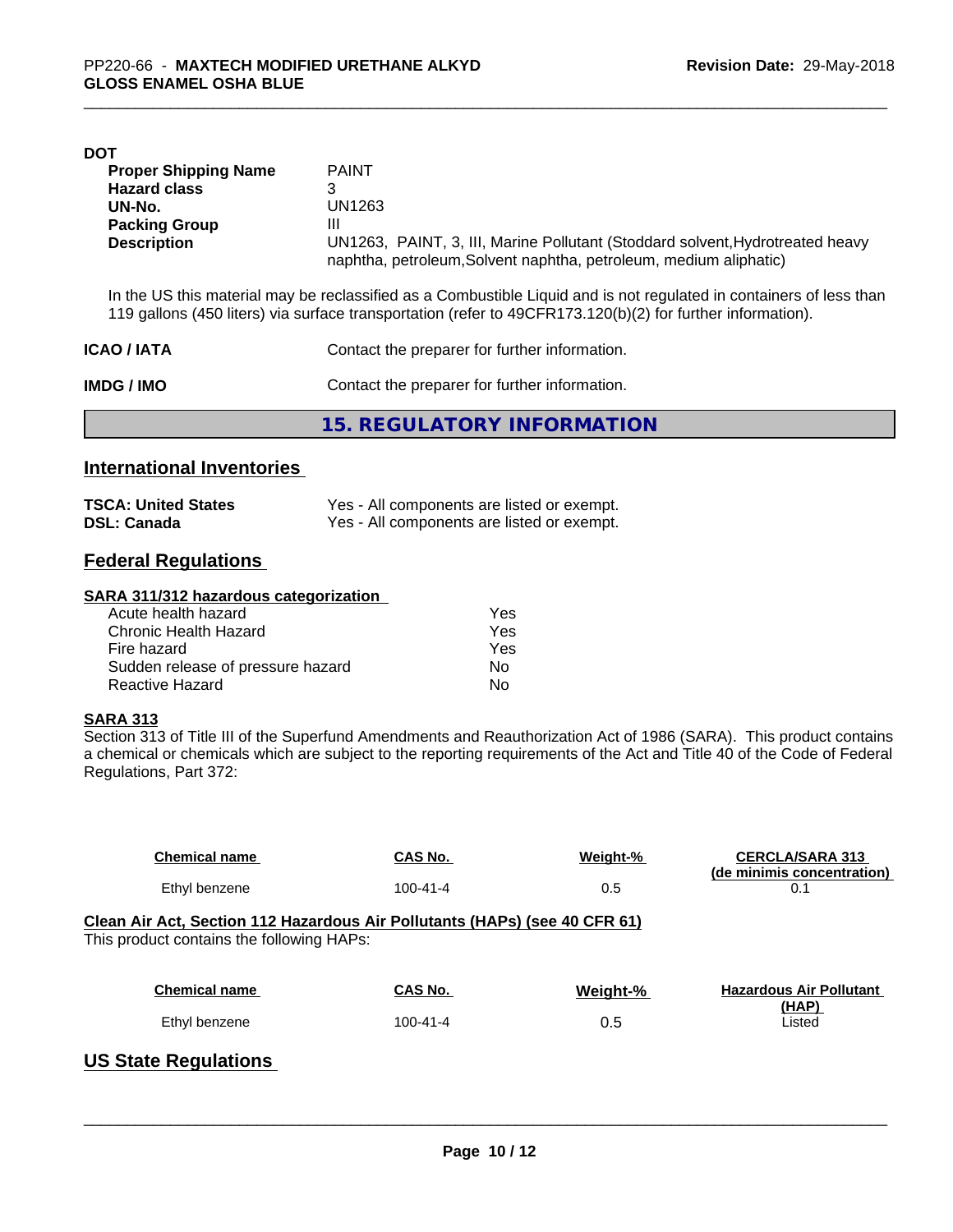### **California Proposition 65**

# **WARNING:** Cancer and Reproductive Harm– www.P65warnings.ca.gov

### **State Right-to-Know**

| <b>Chemical name</b> | <b>Massachusetts</b> | <b>New Jersey</b> | Pennsylvania |
|----------------------|----------------------|-------------------|--------------|
| Stoddard solvent     |                      |                   |              |
| Kaolin               |                      |                   |              |
| ∟imestone            |                      |                   |              |
| Titanium dioxide     |                      |                   |              |

#### **Legend**

X - Listed

# **16. OTHER INFORMATION**

**HMIS** - **Health:** 1\* **Flammability:** 2 **Reactivity:** 0 **PPE:** -

### **HMIS Legend**

- 0 Minimal Hazard
- 1 Slight Hazard
- 2 Moderate Hazard
- 3 Serious Hazard
- 4 Severe Hazard
- \* Chronic Hazard

X - Consult your supervisor or S.O.P. for "Special" handling instructions.

*Note: The PPE rating has intentionally been left blank. Choose appropriate PPE that will protect employees from the hazards the material will present under the actual normal conditions of use.*

*Caution: HMISÒ ratings are based on a 0-4 rating scale, with 0 representing minimal hazards or risks, and 4 representing significant hazards or risks. Although HMISÒ ratings are not required on MSDSs under 29 CFR 1910.1200, the preparer, has chosen to provide them. HMISÒ ratings are to be used only in conjunction with a fully implemented HMISÒ program by workers who have received appropriate HMISÒ training. HMISÒ is a registered trade and service mark of the NPCA. HMISÒ materials may be purchased exclusively from J. J. Keller (800) 327-6868.*

 **WARNING!** If you scrape, sand, or remove old paint, you may release lead dust. LEAD IS TOXIC. EXPOSURE TO LEAD DUST CAN CAUSE SERIOUS ILLNESS, SUCH AS BRAIN DAMAGE, ESPECIALLY IN CHILDREN. PREGNANT WOMEN SHOULD ALSO AVOID EXPOSURE.Wear a NIOSH approved respirator to control lead exposure. Clean up carefully with a HEPA vacuum and a wet mop. Before you start, find out how to protect yourself and your family by contacting the National Lead Information Hotline at 1-800-424-LEAD or log on to www.epa.gov/lead.

| <b>Prepared By</b>      | <b>Product Stewardship Department</b><br>Benjamin Moore & Co.<br>101 Paragon Drive<br>Montvale, NJ 07645<br>800-225-5554 |
|-------------------------|--------------------------------------------------------------------------------------------------------------------------|
| <b>Revision Date:</b>   | 29-May-2018                                                                                                              |
| <b>Revision Summary</b> | Not available                                                                                                            |